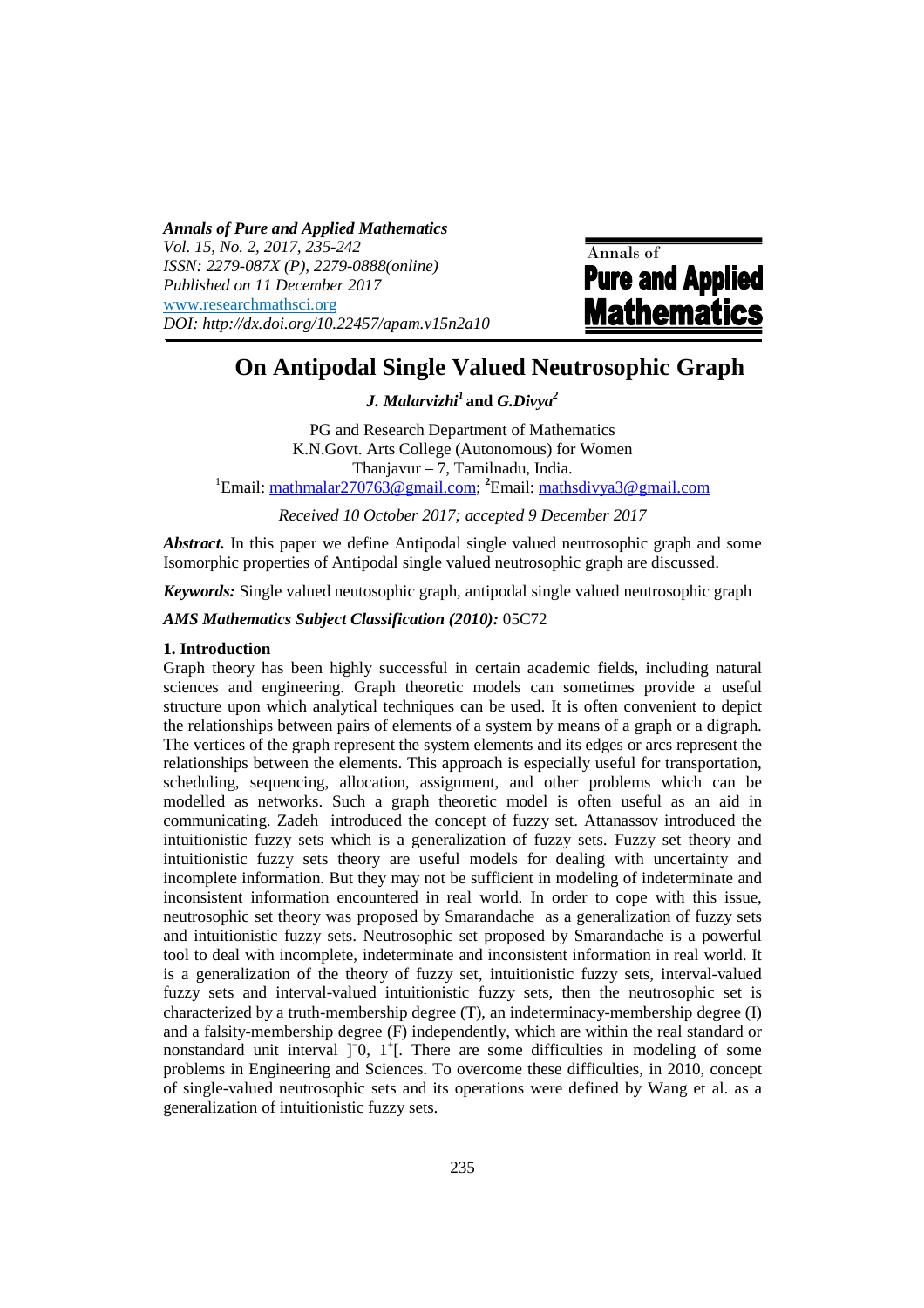In crisp graph theory the concept of antipodal graph of a given graph G was introduced by Smith. In fuzzy graph theory the concept of antipodal fuzzy graph of a given fuzzy graph was introduced [1].

In this paper we define Antipodal single valued neutrosophic graph and some Isomorphic properties of Antipodal single valued neutrosophic graph are discussed.

### **2. Preliminaries**

**Definition 2.1.** [5] Let G:  $(\sigma, \mu)$  be a fuzzy graph with the underlying set V.  $A(G)$ : (σ A(G),  $\mu A(G)$ ) is defined as follows:

The node set of G is taken as the node set of  $A(G)$  also. Two nodes in  $A(G)$  are made as neighbors if the  $\mu$  - distance between them is diam(G).i.e.,

 $\sigma_{A(G)}(u) = \sigma(u)$  for all  $u \in V$  and if  $\delta(u,v) = \text{diam}(G)$  then

 $\mu_{A(G)}(u,v) = \mu(u,v)$  if u and v are neighbors in G

 $= \sigma$  (u)  $\Lambda \sigma$  (v) if u and v are not neighbors in G

 $\mu_{A(G)}(u,v) = 0$  otherwise.

This pair A(G) is a fuzzy graph, because  $\sigma_{A(G)}(u)=\sigma(u)$  for all  $u \in V$  implies  $\sigma_{A(G)}$  is a fuzzy subset on V and by the definition of  $\mu_{A(G)}$ , it is a fuzzy relation on  $\sigma_{A(G)}$ , such that,  $\mu_{\text{AGO}}(u, v) \leq \sigma$  (u)  $\Lambda \sigma$  (v) =  $\sigma_{\text{AGO}}(u)$   $\Lambda \sigma_{\text{AGO}}(v)$  for all u,v in V. This fuzzy graph A(G) is termed as Antipodal fuzzy graph of G.

**Definition 2.2.** [8] Let X be a space of points (objects). A neutrosophic set A in X is characterized by a truth-membership function  $T_A(x)$ , an indeterminacy-membership function  $I_A(x)$  and a falsity-membership function  $F_A(x)$ . The functions  $T_A(x)$ ,  $I_A(x)$ , and F<sub>A</sub>(x) are real standard or non-standard subsets of ]0<sup>-</sup>, 1<sup>+</sup>[. That is, T<sub>A</sub>(x) : X → ]0<sup>-</sup>, 1<sup>+</sup>[,  $I_A(x)$  :  $X \to 0^-$ , 1<sup>+</sup>[ and  $F_A(x)$  :  $X \to 0^-$ , 1<sup>+</sup>[ and  $0^- \le T_A(x) + I_A(x) + F_A(x) \le 3^+$ .

**Definition 2.3.** [7] A Single-Valued Neutrosophic graph(SVN graph) is a pair  $G = (A,B)$ of the crisp graph  $G^* = (V, E)(i.e., with underlying set V)$ , where A :  $V \rightarrow [0, 1]$  is single-valued neutrosophic set in V and B :  $V \times V \rightarrow [0, 1]$  is single-valued neutrosophic relation on V such that

 $T_B(xy) \leq \min\{T_A(x), T_A(y)\},$  $I_B(xy) \leq min\{I_A(x), I_A(y)\},\$  $F_B(xy) \leq max\{F_A(x), F_A(y)\}\$ 

for all x,  $y \in V$ . A is called single-valued neutrosophic vertex set of G and B is called single-valued neutrosophic edge set of G, respectively.

#### **Example 1.**



**Figure 1:** Single valued neutrosophic graph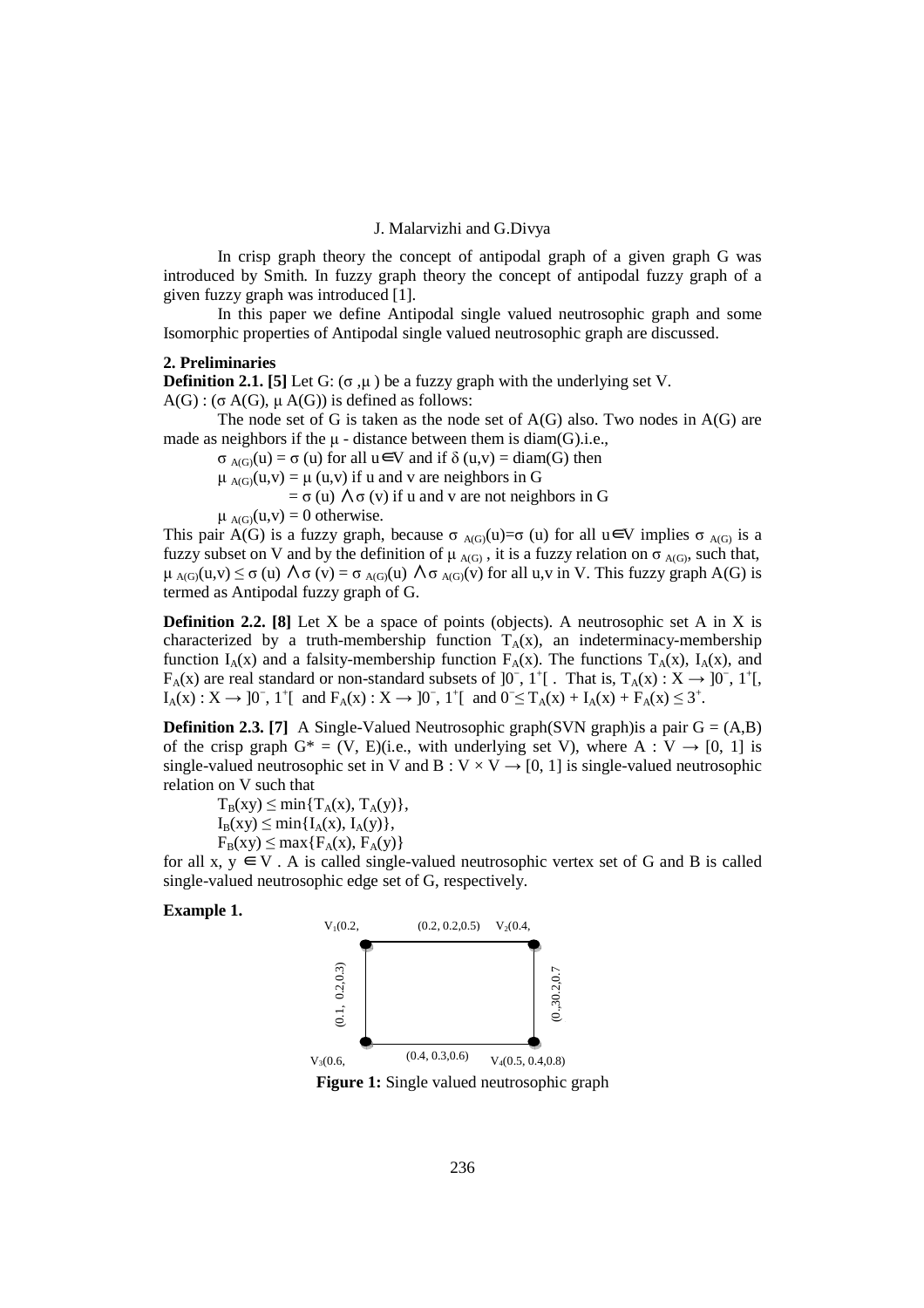On Antipodal Single Valued Neutrosophic Graph

**Definition 2.4.** A partial single valued neutrosophic subgraph of a single valued neutrosophic graph  $G = (A, B)$  is a single valued neutrosophic graph  $H = (A', B')$  such that

i)  $A' \subseteq A$  where  $T_{A'}(v_i) \leq T_A(v_i)$ ,  $I_{A'}(v_i) \leq I(v_i)$ ,  $F_{A'}(v_i) \leq F_A(v_i)$  for all  $v_i \in A'$ ii)  $B' \subseteq B$  where  $T_{B'}(v_i, v_j) \leq T_B(v_i, v_j), I_{B'}(v_i, v_j) \leq I_B(v_i, v_j), F_{B'}(v_i, v_j) \leq F_B(v_i, v_j)$ for every  $(v_i, v_j) \in B'$ .

**Definition 2.5.** A single valued neutrosophic subgraph of a single valued neutrosophic graph  $G = (A, B)$  is a single valued neutrosophic graph  $H = (A', B')$  such that i)  $A' \subseteq A$  where  $T_{A'}(v_i) = T_A(v_i)$ ,  $I_{A'}(v_i) = I(v_i)$ ,  $F_{A'}(v_i) = F_A(v_i)$  for all  $v_i \in A'$ ii)  $B' \subseteq B$  where  $T_{B'}(v_i, v_j) = T_B(v_i, v_j), I_{B'}(v_i, v_j) = I_B(v_i, v_j), F_{B'}(v_i, v_j) = F_B(v_i, v_j)$ for every  $(v_i, v_j) \in B'$ .

**Definition 2.6.** The two vertices are said to be adjacent in a single valued neutrosophic graph G=  $(\mathbf{A}, \mathbf{B})$  if  $T_B(x,y) = \min\{T_A(x), T_A(y)\},$ 

> $I_B(x,y) = min{I_A(x), I_A(y)},$  $F_B(x,y) = \max\{F_A(x), F_A(y)\}.$

In this case, x and y are said to be neighbors and  $(x, y)$  is incident on x and y.

**Definition 2.7.** [7] A single-valued neutrosophic graph  $G = (A,B)$  is called completeif the following conditions are satisfied:

 $T_B(x,y) = min{T_A(x), T_A(y)},$  $I_B(x,y) = min{I_A(x), I_A(y)},$  $F_B(x,y) = max{F_A(x), F_A(y)}$ for all  $x, y \in V$ .

**Definition 2.8. [4]** A single valued neutrosophic path P in a single valued neutrosophic graph G=(**A**, **B**) is a sequence of distinct vertices  $v_0$ ,  $v_1$ ,  $v_2$ , ...  $v_n$  such that  $T_B(v_{i-1}, v_i)$  >  $0, I_B(v_{i-1}, v_i) > 0$  and  $F_B(v_{i-1}, v_i) > 0$  for  $0 \le i \le 1$ . Here  $n \ge 1$  is called the length of the path P. The consecutive pairs  $(v_{i-1}, v_i)$  are called edges of the path.

A single node or vertex  $v_i$  may also be considered as a path. In this case the path is of the length 0.

We call P a cycle if  $v_0 = v_n$  andn  $\geq 3$ .

**Definition 2.9.** [4] A single valued neutrosophic graph  $G = (A, B)$  is said to be connected if every pair of vertices has at least one single valued neutrosophic path between them, otherwise it is disconnected.

 **Definition 2.10.** Let G be a connected single valued neutrosophic graph.

The T – distance  $\delta(u, v)$ , is the smallest T – length of any  $u - v$  path  $P: u = v_0, v_1, v_2, ... v_n = v$  in G is  $\ell_{\rm T}(P) = \sum_{i=1}^n \frac{1}{T_P(v_i)}$  $T_{B}(v_{i-1},v_{i})$  $\prod_{i=1}^{n} \frac{1}{T_{P}(v_{i-1}, v_i)},$  where  $v_i \in V$ , i.e.,  $\delta_{\rm T}(u, v) = \min(\ell_{\rm T}(P)).$ The I – distance  $\delta(u, v)$ , is the smallest I – length of any  $u - v$  path  $P: u = v_0, v_1, v_2, ... v_n = v$  in G is  $\ell_1(P) = \sum_{i=1}^n \frac{1}{\ln(v_i)}$  $I_B(v_{i-1},v_i)$  $\lim_{i=1}^n \frac{1}{\ln(v_{i-1}, v_i)},$  where  $v_i \in V$ ,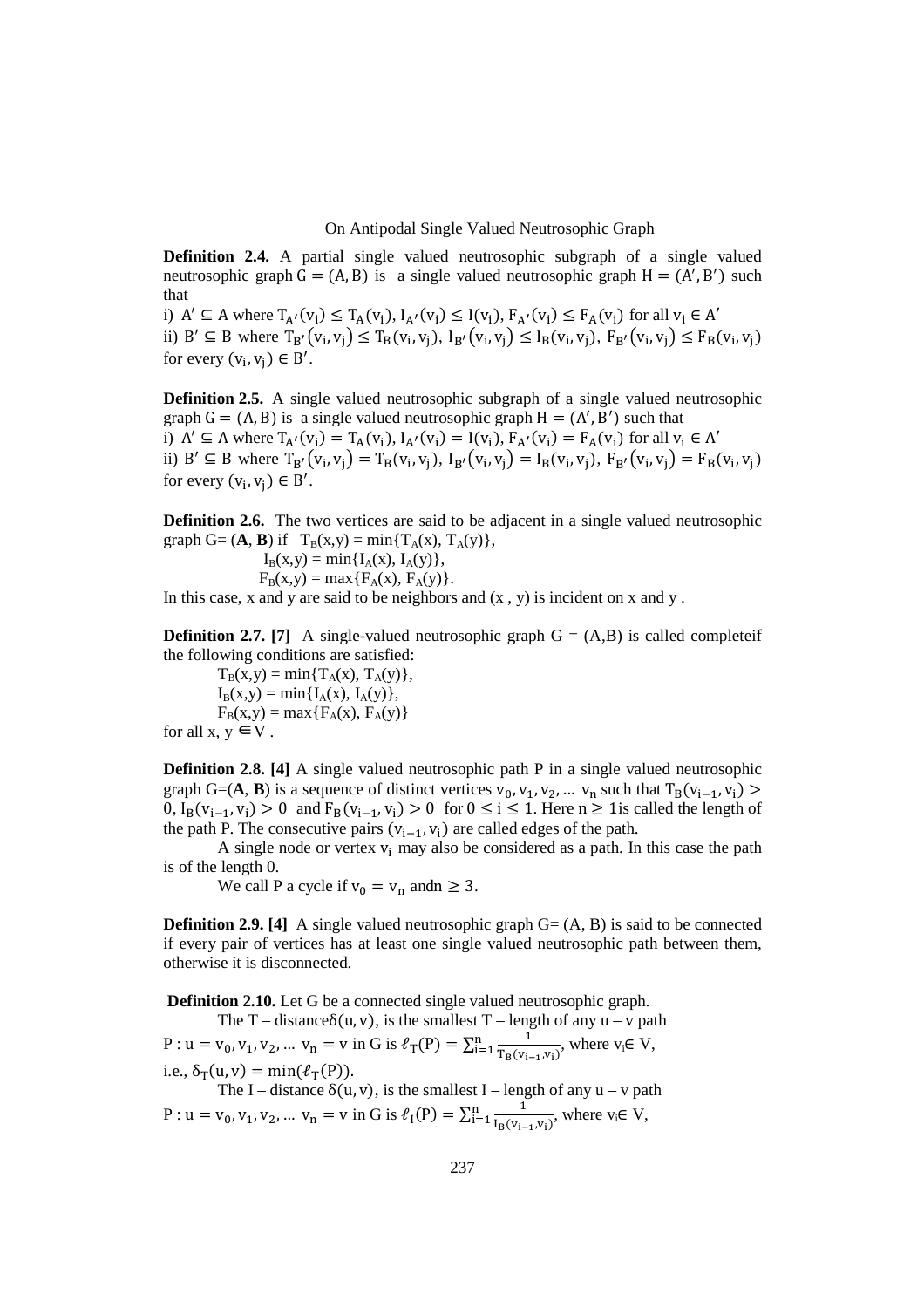i.e.,  $\delta_{\rm I}(\mathbf{u}, \mathbf{v}) = \min(\ell_{\rm I}(\mathbf{P})).$ 

The F – distance  $\delta(u, v)$ , is the smallest F – length of any  $u - v$  path P : u = v<sub>0</sub>, v<sub>1</sub>, v<sub>2</sub>, ... v<sub>n</sub> = v in G is  $\ell_F(P) = \sum_{i=1}^n \frac{1}{F_P(V_i)}$  $F_B(v_{i-1}, v_i)$  $\lim_{i=1}^n \frac{1}{F_P(v_{i-1},v_i)},$  where  $v_i \in V$ ,

i.e., 
$$
\delta_F(u, v) = \min(\ell_F(P)).
$$

The distance  $\delta(u, v)$  is defined as  $\delta(u, v) = (\delta_T(u, v), \delta_T(u, v), \delta_F(u, v))$ .

For each  $v_i \in V$ , the T – eccentricity of  $v_i$  is denoted by  $e_T(v_i)$  and is defined as  $e_T(v_i) = \max\{\delta_T(v_i, v_j) | v_j \in V, v_i \neq v_j\}.$ 

For each  $v_i \in V$ , the I – eccentricity of  $v_i$  is denoted by  $e_I(v_i)$  and is defined as  $e_{I}(v_{i}) = \max\{\delta_{I}(v_{i}, v_{j}) | v_{j} \in V, v_{i} \neq v_{j}\}.$ 

For each  $v_i \in V$ , the F – eccentricity of  $v_i$  is denoted by  $e_F(v_i)$  and is defined as  $e_F(v_i) = \max\{\delta_F(v_i, v_j) \mid v_j \in V, v_i \neq v_j\}.$ 

For each  $v_i \in V$ , the eccentricity of  $v_i$  is denoted by  $e(v_i)$  and is defined as  $e(v_i) = (e_T(v_i), e_I(v_i), e_F(v_i)).$ 

The T – radius of G is denoted by  $r_T(G)$  and is defined as  $r_T(G) = \min\{e_T(v_i) | v_i \in V\}$ . The I – radius of G is denoted by  $r_1(G)$  and is defined as  $r_1(G) = \min\{e_1(v_i) \mid v_i \in V\}$ . The F – radius of G is denoted by  $r_F(G)$  and is defined as  $r_F(G) = \min\{e_F(v_i) \mid v_i \in V\}$ . The radius of G is denoted by  $r(G)$  and is defined by  $r(G) = (r_T(G), r_I(G), r_F(G))$ .

The T – diameter of G is denoted by  $d_T(G)$  and is defined as  $d_T(G)$  =  $max\{e_T(v_i) | v_i \in V\}$ . The I – diameter of G is denoted by  $d(G)$  and is defined as  $d_I(G) = \max\{e_I(v_i) \mid v_i \in V\}$ . The F – diameter of G is denoted by  $d_F(G)$  and is defined as  $d_F(G) = \max\{e_F(v_i) \mid v_i \in V\}$ . The diameter of G is denoted by  $d(G)$  and is defined by  $d(G) = (d_T(G), d_I(G), d(G)).$ 

A connected single valued neutrosophic graph is a self centred graph, if every vertex of G is a central vertex, that is  $r_T(G) = e_T(v_i)$ ,  $r_I(G) = e_I(v_i)$  and  $r_F(G) =$  $e_F(v_i)$ .

**Example 2.** An SVN graph with  $r(G) = (5.5, 5, 1.7)$ ,  $d(G) = (10, 10, 3.3)$ 



**Definition 2.11.** Let G and G' be single valued neutrosophic graphs with underlying sets V and V' respectively. A homomorphism of single valued neutrosophic graphs,  $h: G \rightarrow$  $G'$  is a map  $h: V \rightarrow V'$  which satisfies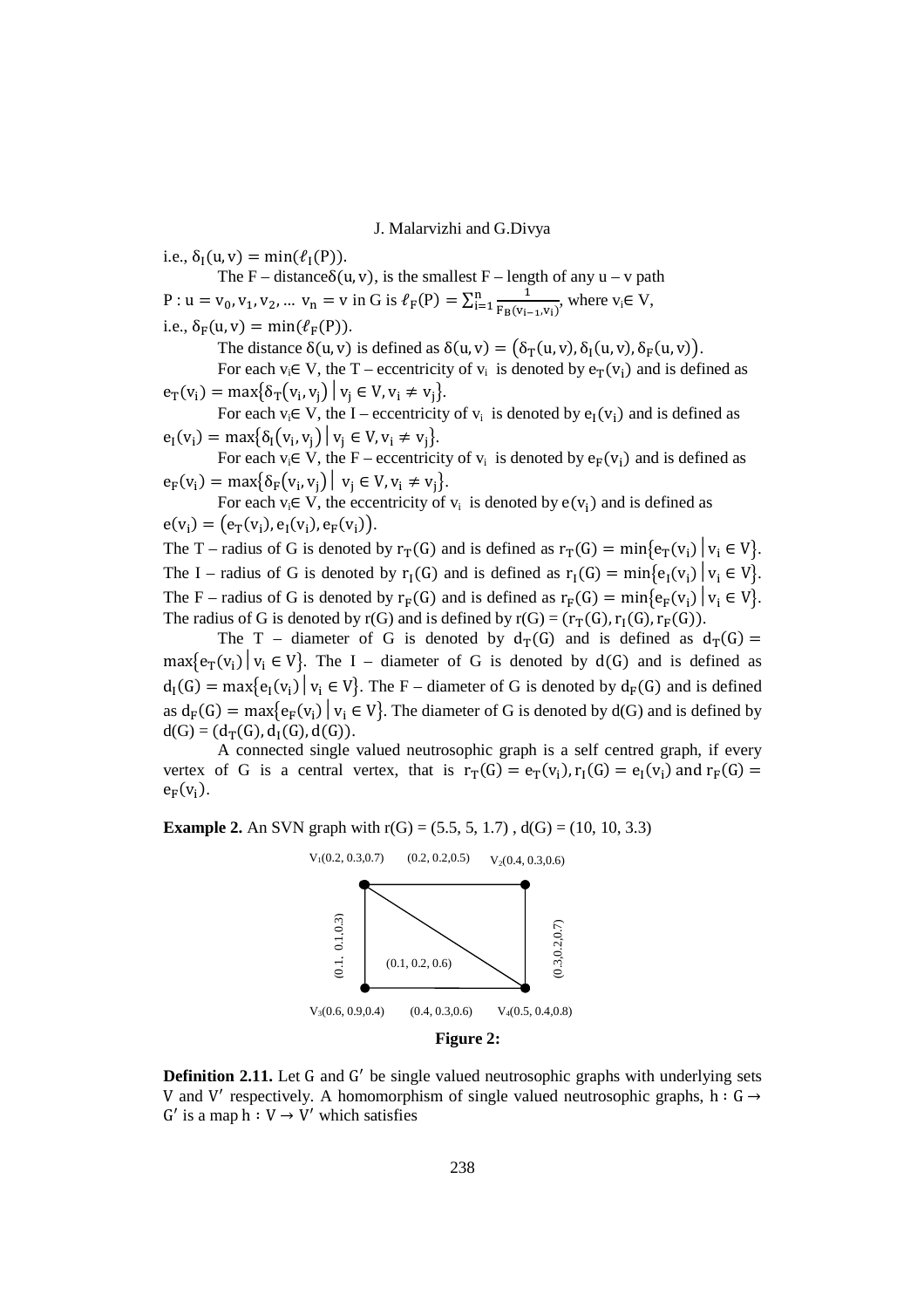On Antipodal Single Valued Neutrosophic Graph

 $T_A(u) \le T_{A'}(h(u)), I_A(u) \le I_{A'}(h(u)), F_A(u) \le F_{A'}(h(u))$  for all  $u \in V$  $T_B(u, v) \le T_{A'}(h(u), h(v)), I_B(u, v) \le I_{B'}(h(u), h(v)), F_B(u, v) \le F_{B'}(h(u), h(v))$ for all  $u, v \in V$ .

**Definition 2.12.** Let G and G' be single valued neutrosophic graphs with underlying sets V and V' respectively. An isomorphism of single valued neutrosophic graphs,  $h: G \rightarrow G'$ is a bijective map  $h: V \rightarrow V'$  which satisfies

 $T_A(u) = T_{A'}(h(u)), I_A(u) = I_{A'}(h(u)), F_A(u) = F_{A'}(h(u))$  for all  $u \in V$  $T_B(u, v) = T_{B'}(h(u), h(v)), I_B(u, v) = I_{B'}(h(u), h(v)), F_B(u, v) = F_{B'}(h(u), h(v))$  for all  $u, v \in V$ .

Then G is said to be isomorphic to G'.

**Definition 2.13.** A weak isomorphism of single valued neutrosophic graphs,  $h: G \rightarrow G'$ is a map  $h: V \to V'$  which is a bijective homomorphism that satisfies

 $T_A(u) = T_{A'}(h(u)), I_A(u) = I_{A'}(h(u)), F_A(u) = F_{A'}(h(u))$  for all  $u \in V$ 

**Definition 2.14.** A co-weak isomorphism of single valued neutrosophic graphs, h:  $G \rightarrow$ G' is a map  $h: V \to V'$  which is a bijective homomorphism that satisfies  $T_B(u, v) =$  $T_{B'}(h(u), h(v)), I_B(u, v) = I_{B'}(h(u), h(v)), F_B(u, v) = F_{B'}(h(u), h(v))$  for all  $u, v \in V$ .

## **3. Main results**

**Definition 3.1.** Let  $G = (A,B)$  be a single valued neutrosophic graph. An *antipodal single valued neutrosophic graph*  $A(G) = (P, Q)$  is a single valued neutrosophic graph of  $G =$ (A,B) in which:

(a) An single valued neutrosophic vertex set of G is taken as single valued neutrosophic vertex set of A(G), that is,

 $T_P(x) = T_A(x)$ ,  $I_P(x) = I_A(x)$ ,  $F_P(x) = F_A(x)$  for all  $x \in V$ , (b) If  $\delta(x, y) = d(G)$ , then x and y are made as neighbours in A(G) such that  $T_0(x, y) = T_B(x, y)$  if x and y are neighbors in G

 $T_Q(x, y) = min(T_A(x), T_A(y))$  if x and y are not neighbors in G<br>  $I_Q(x, y) = I_B(x, y)$  if x and y are neighbors in G if x and y are neighbors in  $G$  $I_Q(x, y) = min(I_A(x), I_A(y))$  if x and y are not neighbors in G<br>  $F_Q(x, y) = F_B(x, y)$  if x and y are neighbors in G if x and y are neighbors in  $G$ 

 $F_0(x, y) = \max(F_A(x), F_A(y))$  if x and y are not neighbors in G That is, two vertices in  $A(G)$  are made as neighborhood if the T,I,F –distance between them is diameter of G.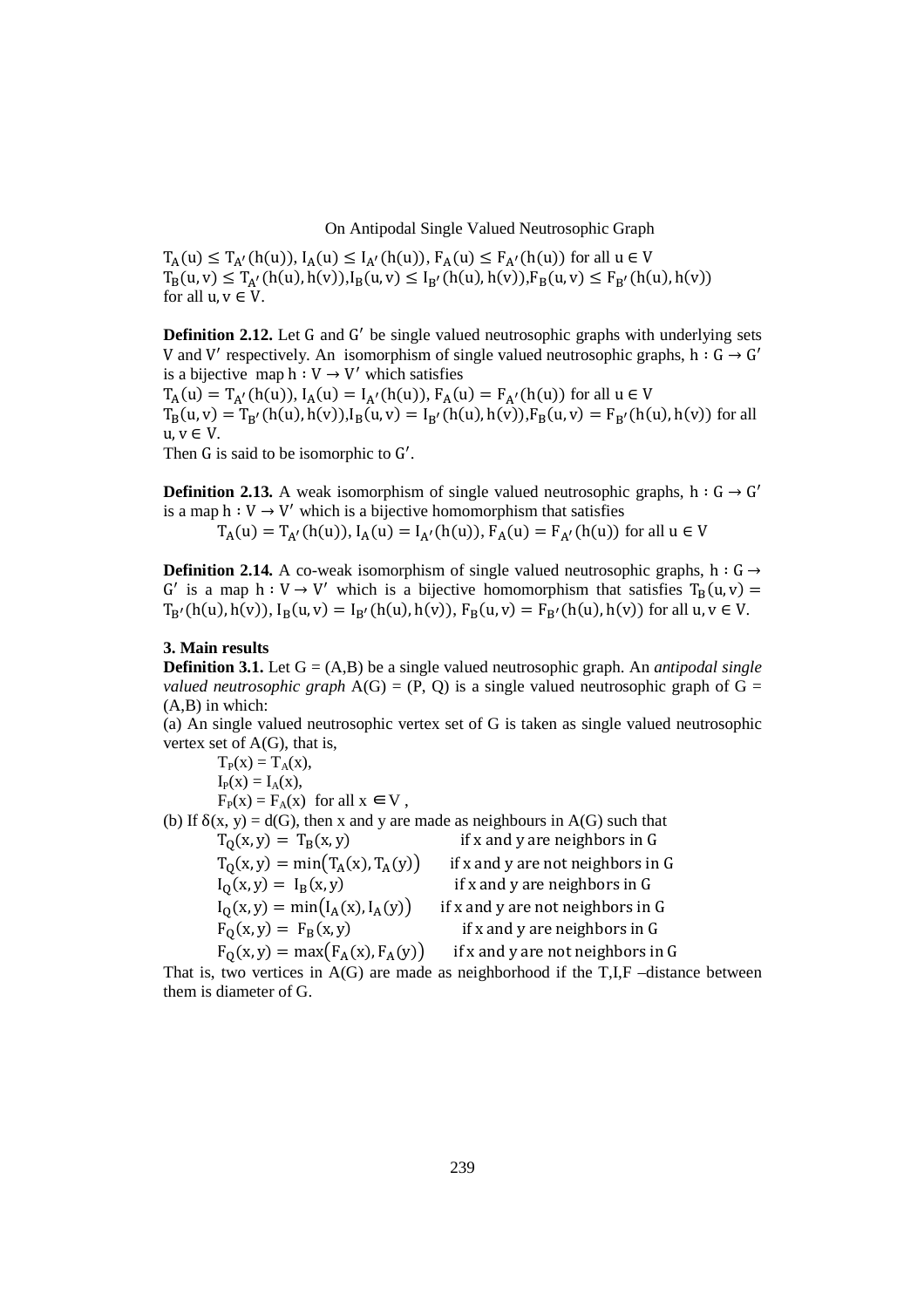

**Theorem 3.3.** Let  $G = (A,B)$  be a complete single valued neutrosophic graph where  $(T_A, T_A)$  $I_A$ ,  $F_A$ ) is constant function then G is isomorphic to  $A(G) = (P, Q)$ .

**Proof:** Given that  $G = (A,B)$  be a complete single valued neutrosophic graph with  $(T_A, T_A)$  $I_A$ ,  $F_A$ ) = (k<sub>1</sub>, k<sub>2</sub>, k<sub>3</sub>), where k<sub>1</sub>, k<sub>2</sub>, and k<sub>3</sub> are constants, which implies that  $\delta(v_i, v_j) = (l_1, l_2, l_3)$  $l_2, l_3$ )  $\forall v_i, v_j \in V$ . Therefore, eccentricity  $e(v_i) = (l_1, l_2, l_3)$ ,  $\forall v_i \in V$ , which implies that  $d(G) = (l_1, l_2, l_3)$ . Hence  $\delta(v_i, v_j) = (l_1, l_2, l_3) = d(G)$ ,  $\forall v_i, v_j \in V$ . Hence those vertices which are neighbous in G are also neighbors in A(G) such that

(a) A single valued neutrosophic vertex set of G is taken as single valued neutrosophic vertex set of A(G), that is,

 $T_{P}(v_i) = T_{A}(v_i),$  $I_{P}(v_{i}) = I_{A}(v_{i}),$  $F_P(v_i) = F_A(v_i)$ for all  $v_i \in V$ ,

(b)  $T_0(v_i v_i) = T_B(v_i v_i)$ and  $v_j$  are neighbors in G  $I_0(v_i v_i) = I_B(v_i v_i)$ and  $v_j$  are neighbors in G  $F_0(v_i v_i) = F_B(v_i v_i)$ and  $v_j$  are neighbors in G Taking the mapping from  $G \to A(G)$  as  $i : A \to P$ ,  $G \cong A(G)$ .

**Theorem 3.4.** If G<sub>1</sub>and G<sub>2</sub> are isomorphic to each other, then  $A(G_1)$  and  $A(G_2)$  are also isomorphic*.*

**Proof:** As  $G_1$  and  $G_2$  are isomorphic, the isomorphism h, between them pre-serves the edge weights, so the T,I,F - length and T,I,F- distance will also be pre-served. Hence, if the vertex  $v_i$  has the maximum T – eccentricity, maximum I – eccentricity and minimum F - eccentricity, in  $G_1$ , then  $h(v_i)$  has the maximum T – eccentricity, maximum I – eccentricity and minimum F - eccentricity, in  $G_2$ . So,  $G_1$  and  $G_2$  will have the same diameter. If the T,I,F - distance between  $v_i$  and  $v_j$  is  $(k_1, k_2, k_3)$  in  $G_1$ , then  $h(v_i)$  and  $h(v_j)$ will also have their T,I,F - distance as  $(k_1, k_2, k_3)$  in  $G_2$ . The same mapping h itself is a bijection between  $A(G_1)$  and  $A(G_2)$  satisfying the isomorphism condition.

(i)  $T_{P_1}(v_i) = T_{A_1}(v_i) = T_{A_2}(h(v_i)) = T_{P_2}(h(v_i)) \forall v_i \in G_1$ (ii)  $I_{P_1}(v_i) = I_{A_1}(v_i) = I_{A_2}(h(v_i)) = I_{P_2}(h(v_i)) \quad \forall v_i \in G_1$ (iii)  $F_{P_1}(v_i) = F_{A_1}(v_i) = F_{A_2}(h(v_i)) = F_{P_2}(h(v_i)) \quad \forall v_i \in G_1$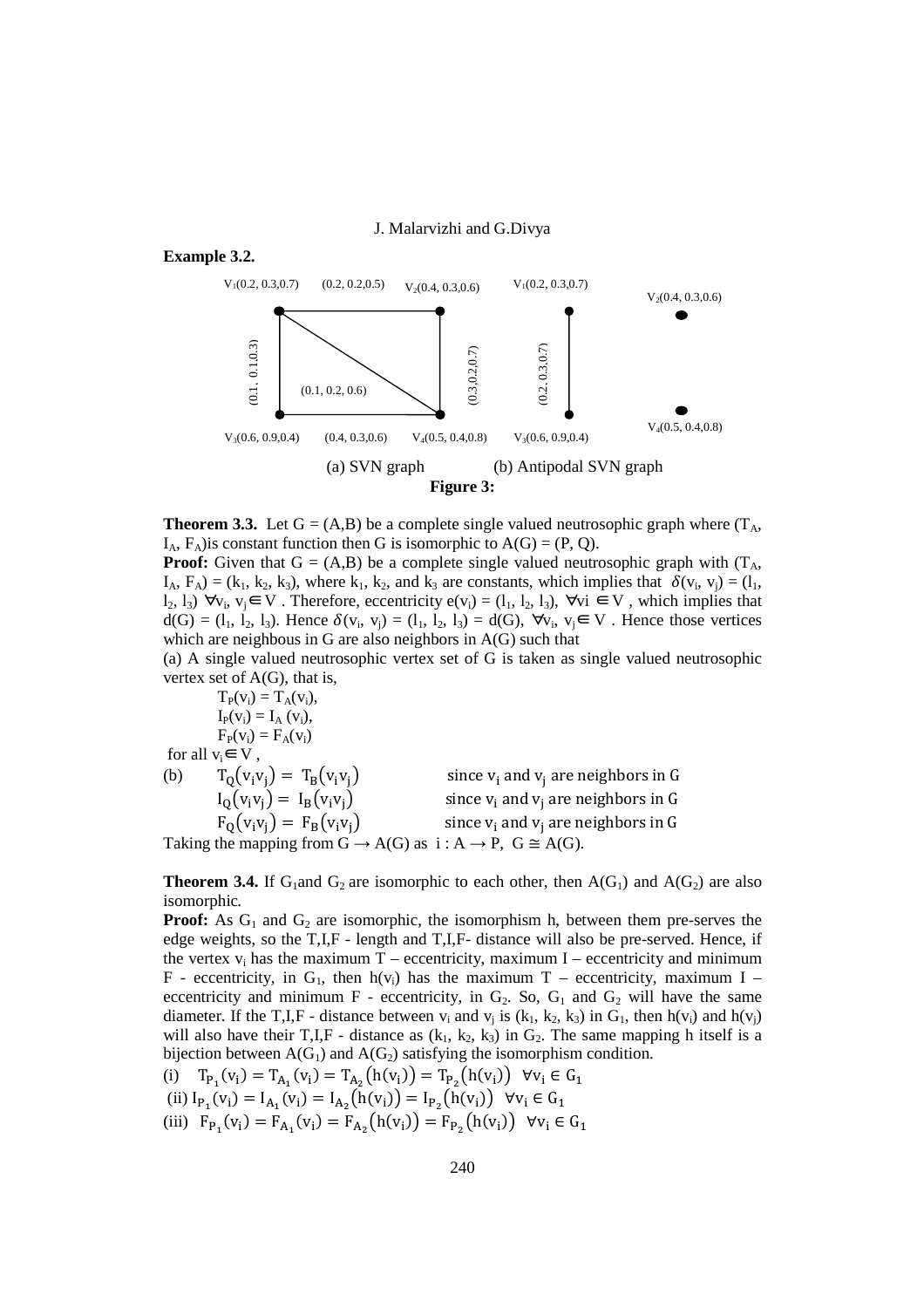On Antipodal Single Valued Neutrosophic Graph

(iv) 
$$
T_{Q_1}(v_i, v_j) = T_{B_1}(v_i, v_j)
$$
 if  $v_i$  and  $v_j$  are neighbors in  $G_1$   
\n(v)  $I_{Q_1}(v_i, v_j) = \min(T_{P_1}(v_i, V_j))$  if  $v_i$  and  $v_j$  are not neighbors in  $G_1$   
\n(v)  $I_{Q_1}(v_i, v_j) = I_{B_1}(v_i, v_j)$  if  $v_i$  and  $v_j$  are neighbors in  $G_1$   
\n(vi)  $F_{Q_1}(v_i, v_j) = \text{max}(I_{P_1}(v_i, V_j))$  if  $v_i$  and  $v_j$  are neighbors in  $G_1$   
\n(vi)  $F_{Q_1}(v_i, v_j) = \text{max}(F_{P_1}(v_i, V_j))$  if  $v_i$  and  $v_j$  are neighbors in  $G_1$   
\nAs  $h : G_1 \rightarrow G_2$  is an isomorphism,  
\n $T_{Q_1}(v_i, v_j)$  if  $v_i$  and  $v_j$  are not neighbors in  $G_1$   
\nAs  $h : G_1 \rightarrow G_2$  is an isomorphism,  
\n $T_{Q_1}(v_i, v_j)$  if  $v_i$  and  $v_j$  are neighbors in  $G_1T_{Q_1}(v_i, v_j)$   
\n $= \min(T_{B_2}(h(v_i)), h(v_j))$  if  $v_i$  and  $v_j$  are not neighbors in  $G_1I_{Q_1}(v_i, v_j)$   
\n $= \min(T_{B_2}(h(v_i), h(v_j)))$  if  $v_i$  and  $v_j$  are not neighbors in  $G_1I_{Q_1}(v_i, v_j)$   
\n $= \min(I_{B_2}(h(v_i), h(v_j)))$  if  $v_i$  and  $v_j$  are not neighbors in  $G_1$   
\n $F_{Q_1}(v_i, v_j) = F_{B_2}(h(v_i), h(v_j))$ ,  $I_{Q_1}(v_i, v_j) = I_{Q_2}(h(v_i), h(v_j))$  and  
\n $F_{Q_1}(v_i, v_j) = \max(F_{B_2}(h(v_i), h(v_j))$ ,  $I$ 

**Theorem 3.5.** If  $G_1 = (A_1, B_1)$  and  $G_2 = (A_2, B_2)$  are complete single valued neutrosophic graph such that G<sub>1</sub>is co-weak isomorphic to G<sub>2</sub> then  $A(G_1)$  is co-weak isomorphic to  $A(G_2)$ .

 $A(G_2)$ .

**Proof:** As  $G_1$  is co-weak isomorphic to  $G_2$ , there exists a bijection h :  $G_1 \rightarrow G_2$  satisfying,  $T_{A_1}(v_i) \leq T_{A_2}(h(v_i)), T_{B_1}(v_i, v_j) = T_{B_2}(h(v_i), h(v_j)), \forall v_i, v_j \in V_1.$ 

If G<sub>1</sub> has n vertices, arrange the vertices of G<sub>1</sub> in such a way that  $T_{A_1}(v_1) \le T_{A_1}(v_2) \le$  $T_{A_1}(v_3) \leq \cdots \leq T_{A_1}(v_n)$ . As  $G_1$  and  $G_2$  are complete, co-weak isomorphic single valued neutrosophic graph  $T_{B_1}(v_i, v_j) = T_{B_2}(h(v_i), h(v_j)), \forall v_i, v_j \in V_1$ . By Theorem 3.4 and the definition of antipodal single valued neutrosophic graph, we have  $A(G_i)$  contains all the vertices of G, where i = 1, 2. That is,  $T_{P_1}(x) = T_{A_1}(x)$ ,  $I_{P_1}(x) = I_{A_1}(x)$  and  $F_{P_1}(x) =$  $F_{A_1}(x)$  for all  $x \in V$  and  $T_{Q_1}(v_i, v_j) = T_{Q_2}(h(v_i), h(v_j)), \forall v_i, v_j \in V_1$ . So, the same bijection h is a co-weak isomorphism between  $A(G_1)$  and  $A(G_2)$ .

## **RERFERNCES**

- 1. M.Akram, Sheng-Gang Li amd K.P.Shum, Antipodal bipolar fuzzy graphs, *Italian Journal of Pure and Applied Mathematics,* 31 (2013) (97 -110).
- 2. M.Akram, Bipolar fuzzy graphs, *Information Sciences*, 181 (2011) 5548-5564.
- 3. R.Aravamudhan and B.Rajendran, On antipodal graphs, *Discrete Math.*, 49 (1984) 193-195.